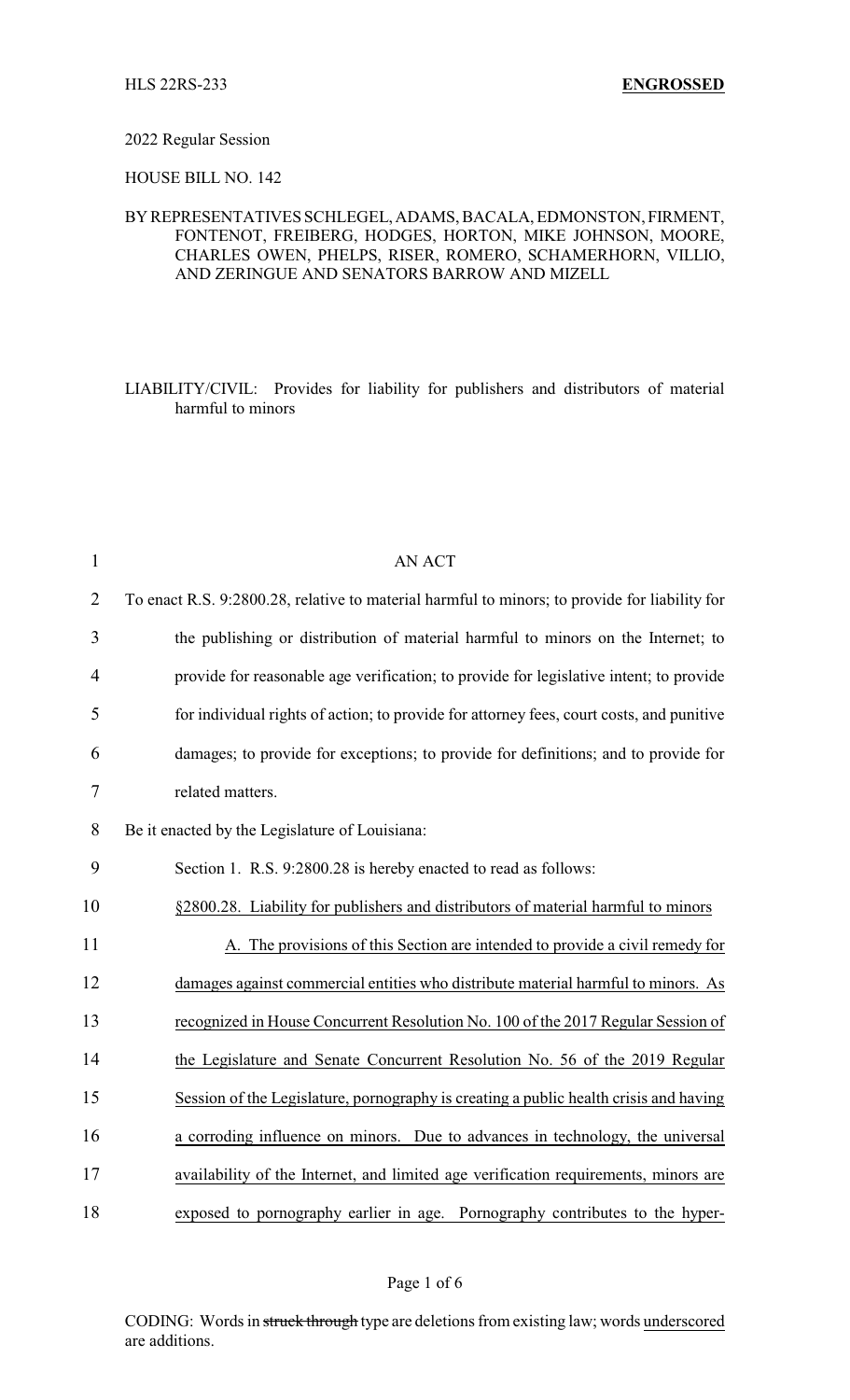| $\mathbf{1}$   | sexualization of teens and prepubescent children and may lead to low self-esteem,        |
|----------------|------------------------------------------------------------------------------------------|
| $\overline{2}$ | body image disorders, an increase in problematic sexual activity at younger ages, and    |
| 3              | increased desire among adolescents to engage in risky sexual behavior. Pornography       |
| $\overline{4}$ | may also impact brain development and functioning, contribute to emotional and           |
| 5              | medical illnesses, shape deviant sexual arousal, and lead to difficulty in forming or    |
| 6              | maintaining positive, intimate relationships, as well as promoting problematic or        |
| 7              | harmful sexual behaviors and addiction.                                                  |
| 8              | B.(1) Any commercial entity that publishes or distributes material harmful               |
| 9              | to minors on the Internet from a website that contains a substantial portion of such     |
| 10             | material shall be held liable to an individual for damages resulting from a minor        |
| 11             | accessing the material if the entity fails to place reasonable age verification methods  |
| 12             | to verify the age of individuals attempting to access the material.                      |
| 13             | Any commercial entity or third party that performs the required age<br>(2)               |
| 14             | verification shall not retain any identifying information of the individual after access |
| 15             | has been granted to the material unless contractually agreed upon by the commercial      |
| 16             | entity or third party and the individual.                                                |
| 17             | $(3)(a)$ Any commercial entity that is found to have violated this Section shall         |
| 18             | be liable to an individual for damages, including reasonable court costs and attorney    |
| 19             | fees. The court may also grant relief as appropriate for exemplary damages not to        |
| 20             | exceed ten thousand dollars per violation for any commercial entity that fails to        |
| 21             | perform the required age verification as provided by this Section.                       |
| 22             | The court may grant additional relief as appropriate for exemplary<br>(b)                |
| 23             | damages not to exceed ten thousand dollars per violation for any commercial entity       |
| 24             | or third party that performs the required age verification as provided by this Section   |
| 25             | and knowingly retains any identifying information of the individual after access has     |
| 26             | been granted to the individual.                                                          |
| 27             | C.(1) This Section shall not apply to any bona fide news or public interest              |
| 28             | broadcast, website video, report, or event and shall not be construed to affect the      |
| 29             | rights of any news-gathering organizations.                                              |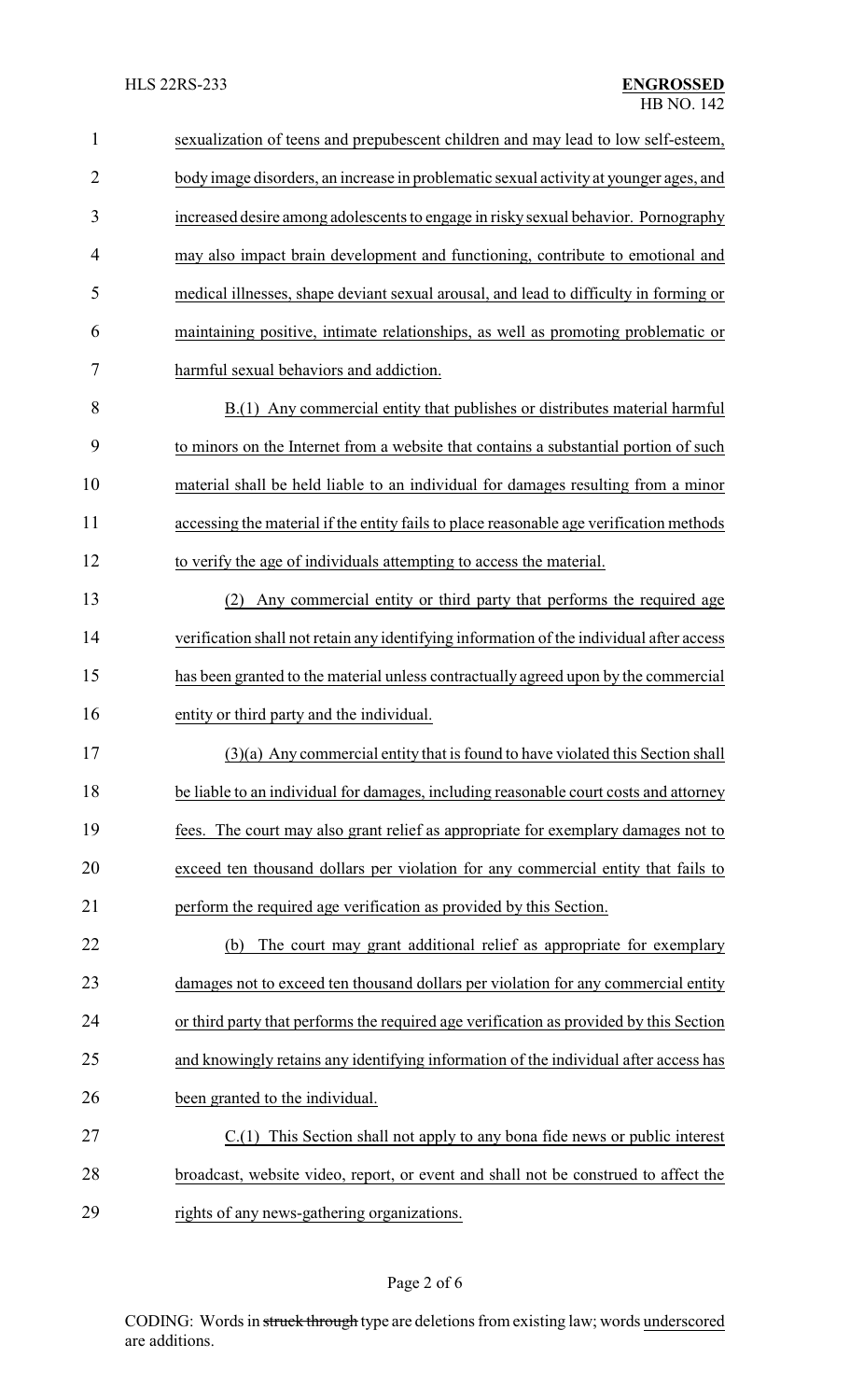| $\mathbf{1}$   | (2) No internet service provider, or its affiliates or subsidiaries, shall be held      |
|----------------|-----------------------------------------------------------------------------------------|
| $\overline{2}$ | to have violated the provisions of this Section solely for providing access or          |
| 3              | connection to or from a facility, system, or network not under that provider's control  |
| 4              | including transmission, downloading, intermediate storage, access software, or other    |
| 5              | related capabilities that are incidental to providing such access or connection that do |
| 6              | not include the creation of the content of the communication.                           |
| 7              | D. For purposes of this Section:                                                        |
| 8              | (1) "Commercial entity" includes corporations, limited liability companies,             |
| 9              | partnerships, limited partnerships, sole proprietorships, or other legally recognized   |
| 10             | entities.                                                                               |
| 11             | "Distribute" means to issue, sell, give, provide, deliver, transfer,<br>(2)             |
| 12             | transmute, circulate, or disseminate by any means.                                      |
| 13             | (3) "Internet" means the international computer network of both federal and             |
| 14             | non-federal interoperable packet switched data networks.                                |
| 15             | (4) "Material harmful to minors" is defined as all of the following:                    |
| 16             | (a) Any material that the average person, applying contemporary community               |
| 17             | standards would find, taking the material as a whole and with respect to minors, is     |
| 18             | designed to appeal to, or is designed to pander to, the prurient interest.              |
| 19             | (b) Any of the following material that exploits, is devoted to, or principally          |
| 20             | consists of descriptions of actual, simulated, or animated display or depiction of any  |
| 21             | of the following, in a manner patently offensive with respect to minors:                |
| 22             | (i) Pubic hair, anus, vulva, genitals, or nipple of the female breast.                  |
| 23             | (ii) Touching, caressing, or fondling of nipples, breasts, buttocks, anuses, or         |
| 24             | genitals.                                                                               |
| 25             | Sexual intercourse, masturbation, sodomy, bestiality, oral copulation,<br>(iii)         |
| 26             | flagellation, excretory functions, exhibitions, or any other sexual act.                |
| 27             | (c) The material taken as a whole lacks serious literary, artistic, political, or       |
| 28             | scientific value for minors.                                                            |
| 29             | (5) "Minor" means any person under the age of eighteen years.                           |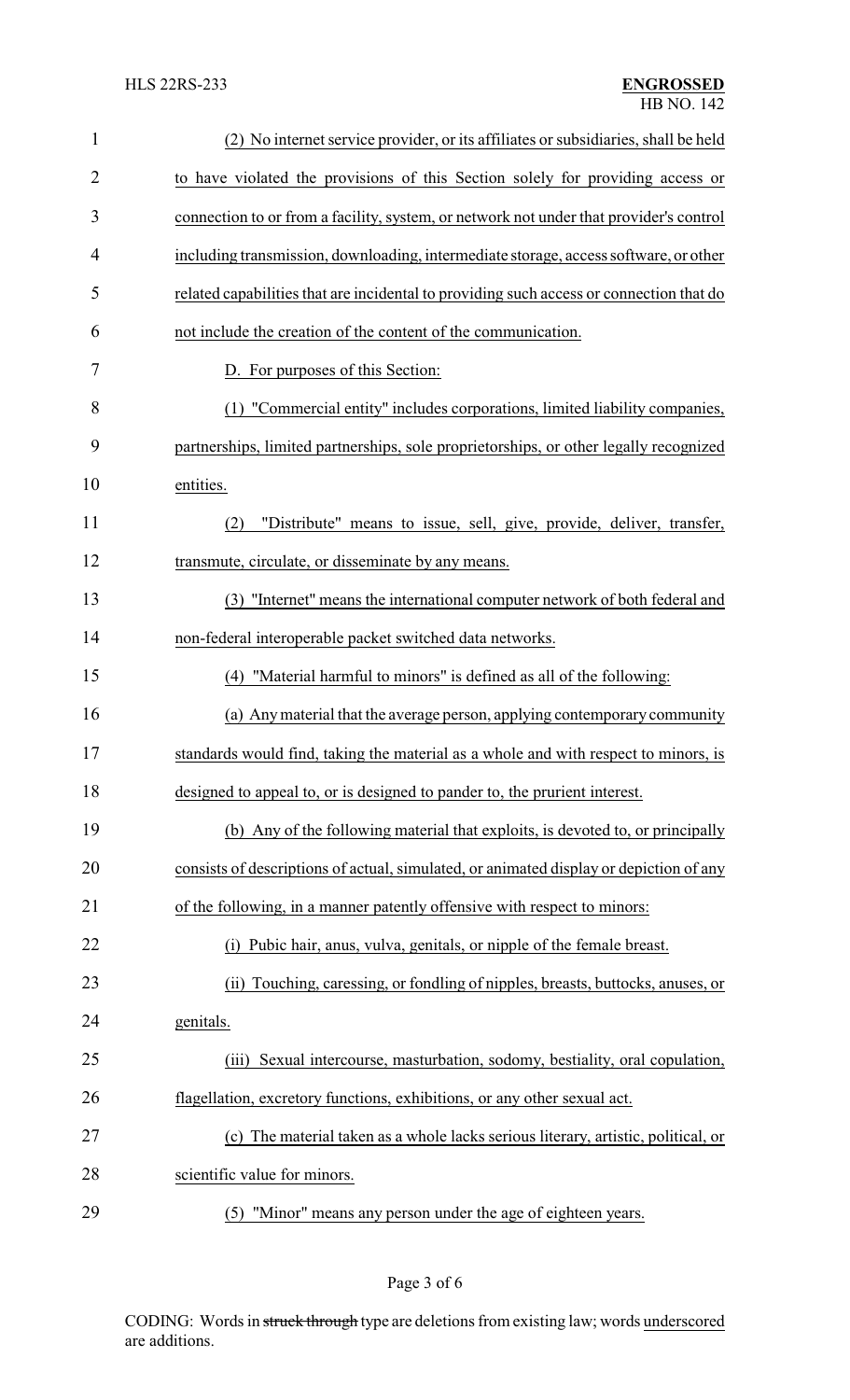| $\mathbf{1}$   | "News-gathering organization" means any of the following:<br>(6)                        |  |  |
|----------------|-----------------------------------------------------------------------------------------|--|--|
| $\overline{2}$ | (a) An employee of a newspaper, news publication, or news source, printed               |  |  |
| 3              | or on an online or mobile platform, of current news and public interest, who can        |  |  |
| 4              | provide documentation of such employment with the newspaper, news publication,          |  |  |
| 5              | or news source.                                                                         |  |  |
| 6              | (b) An employee of a radio broadcast station, television broadcast station,             |  |  |
| 7              | cable television operator, or wire service who can provide documentation of such        |  |  |
| 8              | employment.                                                                             |  |  |
| 9              | "Publish" means to communicate or make information available to<br>(7)                  |  |  |
| 10             | another person or entity on a publicly available Internet website.                      |  |  |
| 11             | (8) "Reasonable age verification methods" include verifying that the person             |  |  |
| 12             | seeking to access the material is eighteen years of age or older by using any of the    |  |  |
| 13             | following methods:                                                                      |  |  |
| 14             | (a) Provide a digitized identification card as defined in R.S. 51:3211.                 |  |  |
| 15             | (b) Require the person attempting to access the material to comply with a               |  |  |
| 16             | commercial age verification system that verifies in one or more of the following        |  |  |
| 17             | ways:                                                                                   |  |  |
| 18             | Government-issued identification.<br>(i)                                                |  |  |
| 19             | Any commercially reasonable method that relies on public or private<br>(ii)             |  |  |
| 20             | transactional data to verify the age of the person attempting to access the information |  |  |
| 21             | is at least eighteen years of age or older.                                             |  |  |
| 22             | (9) "Substantial portion" shall mean an online website that contains, or is             |  |  |
| 23             | comprised of, more than thirty-three and one-third percent of material, which meets     |  |  |
| 24             | the definition of "material harmful to minors" as defined by this Section.              |  |  |
| 25             | (10) "Transactional data" means a sequence of information that documents                |  |  |
| 26             | an exchange, agreement, or transfer between an individual, commercial entity, or        |  |  |
| 27             | third party used for the purpose of satisfying a request or event. Transactional data   |  |  |
| 28             | can include but is not limited to records from mortgage, education, and employment      |  |  |
| 29             | entities.                                                                               |  |  |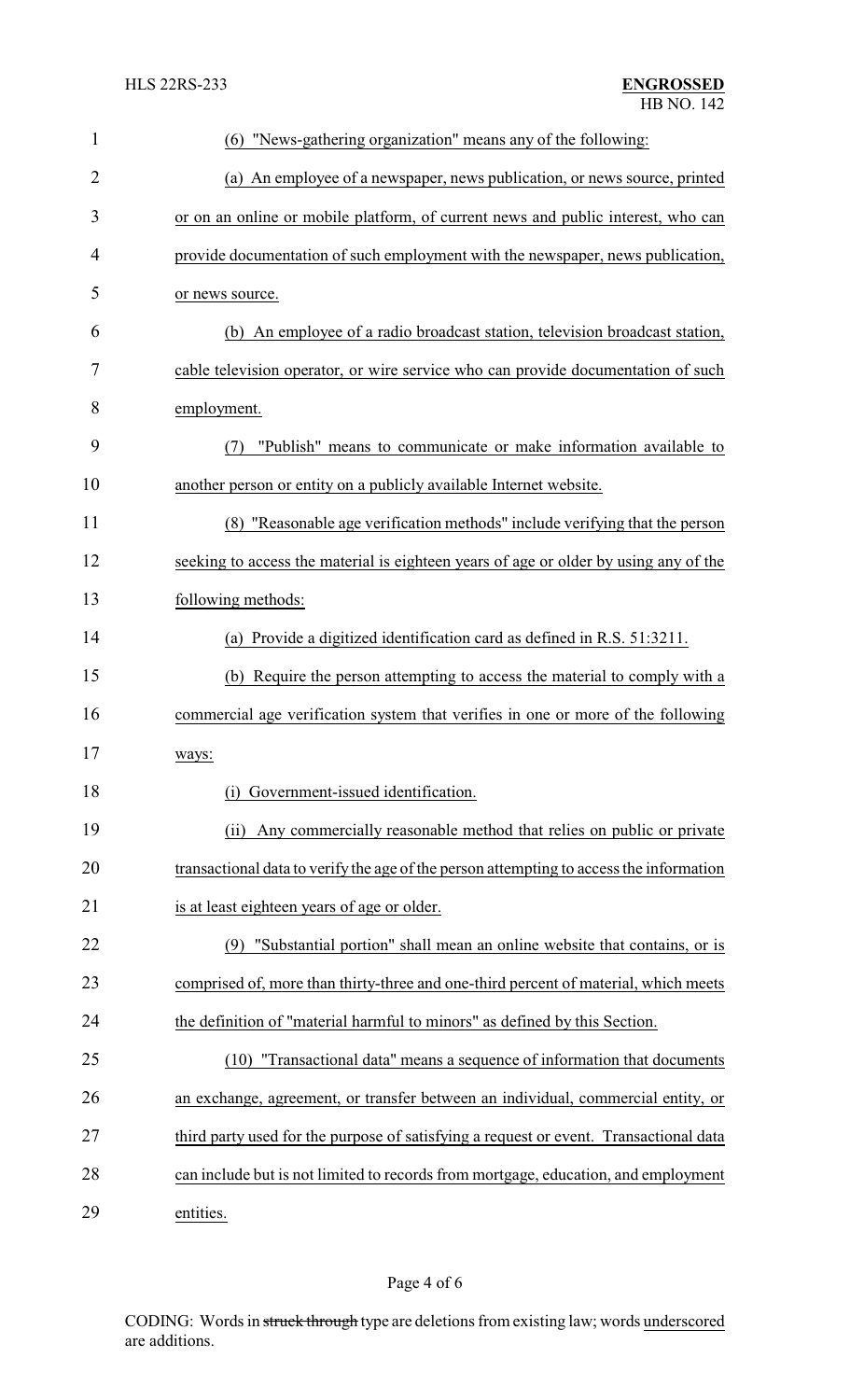## DIGEST

The digest printed below was prepared by House Legislative Services. It constitutes no part of the legislative instrument. The keyword, one-liner, abstract, and digest do not constitute part of the law or proof or indicia of legislative intent. [R.S. 1:13(B) and 24:177(E)]

| HB 142 Engrossed | 2022 Regular Session | Schlegel |
|------------------|----------------------|----------|
|------------------|----------------------|----------|

**Abstract:** Provides for a private right of action against commercial entities who publish or distribute information harmful to minors on the Internet without placing reasonable age verification methods.

Proposed law provides for legislative intent including the public health concern and influence of pornography on minors.

Proposed law provides for a private right of action against commercial entities that publish or distribute material harmful to minors and fail to place reasonable verification methods to verify the age of individuals attempting to access the material.

Proposed law provides that reasonable verification methods include the following:

- (1) Digitized Identification Card as defined in R.S. 51:3211.
- (2) Compliance with a commercial age verification system that verifies in one or more of the following ways:
	- (a) Government-issued identification.
	- (b) Any commercial reasonable method that relies on public or private transactional data to verify the age the person attempting to access the information is at least eighteen years of age or older.

Present law (R.S. 51:3211) defines "digitized identification card" as a data file available on any mobile device which has connectivity to the internet through a state-approved application that allows the mobile device to download the data file from the Dept. of Public Safety and Corrections that contains all of the data elements visible on a license or identification card and displays the current status of the license or identification card.

Proposed law provides that the commercial entity or a third party shall not retain any identifying information after access has been granted to the individual.

Proposed law provides for damages, including court costs and attorney fees. Proposed law also provides for exemplary damages of up to \$10,000 per violation for any commercial entity or third party that knowingly retains any identifying information after access has been granted to the individual.

Proposed law exempts bona fide news or public interest broadcasts, website videos, reports, or events.

Proposed law exempts internet service providers or their affiliates or subsidiaries.

Proposed law provides definitions for "commercial entity", "distribute", "Internet", "material harmful to minors", "minor", "news-gathering organization", "publish", "reasonable verification methods", "substantial portion", and "transactional data".

(Adds R.S. 9:2800.28)